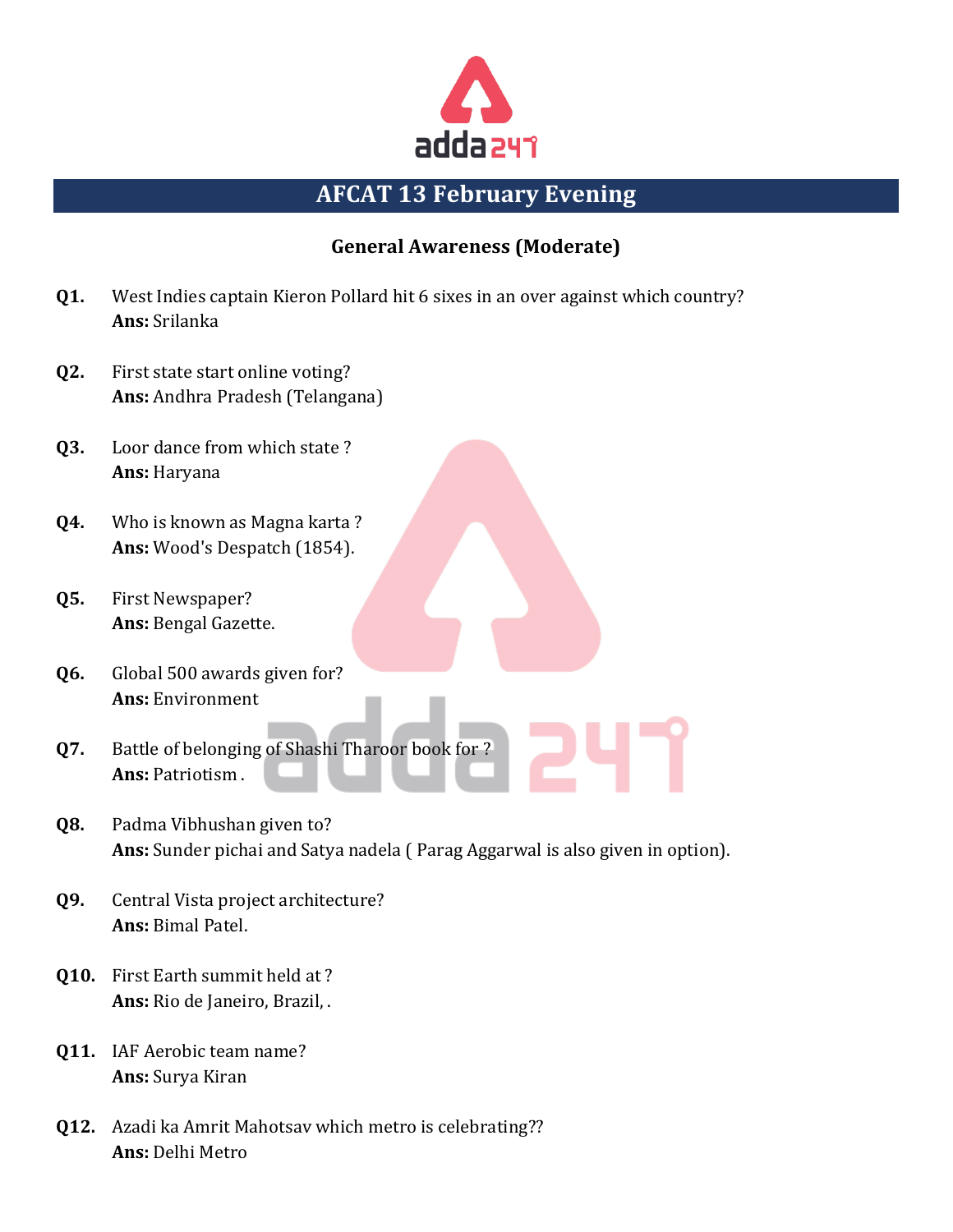- **Q13.** IAF first Chief? **Ans:** Air Marshal Suberto Mukherjee
- **Q14.** India is largest producer of? **Ans:** Mica.
- **Q16.** Which is more elastic than rubber? **Ans:** Steel
- **Q17.** Match the following? **Ans:** Rafale - France Chinook - USA S-400 - Russia
- **Q18.** Study of cell? **Ans:** Citology.
- **Q19.** International date line? **Ans:** 180°E
- **Q20.** In perfumes we use \_ for smell? **Ans:** Ester for smell
- **Q21.** Ipl Lucknow team name ? **Ans:** Lucknow Super Giants.
- **Q22.** Head of DRDO? **Ans:** G. Satheesh Reddy (Chairperson of the Defence Research and Development Organisation).
- **Q23.** India's first finance Commission chairman ? **Ans:** Pt. Jawaharlal Nehru.
- **Q24.** If fight happened between two layers , the judge give\_\_? **Ans:** Overrule
- **Q25.** Recently an IT company, who change its name to Mera? **Ans:** Facebook
- **Q26.** Which are not F1 racing players??
- **Q27.** Question on Quad countries?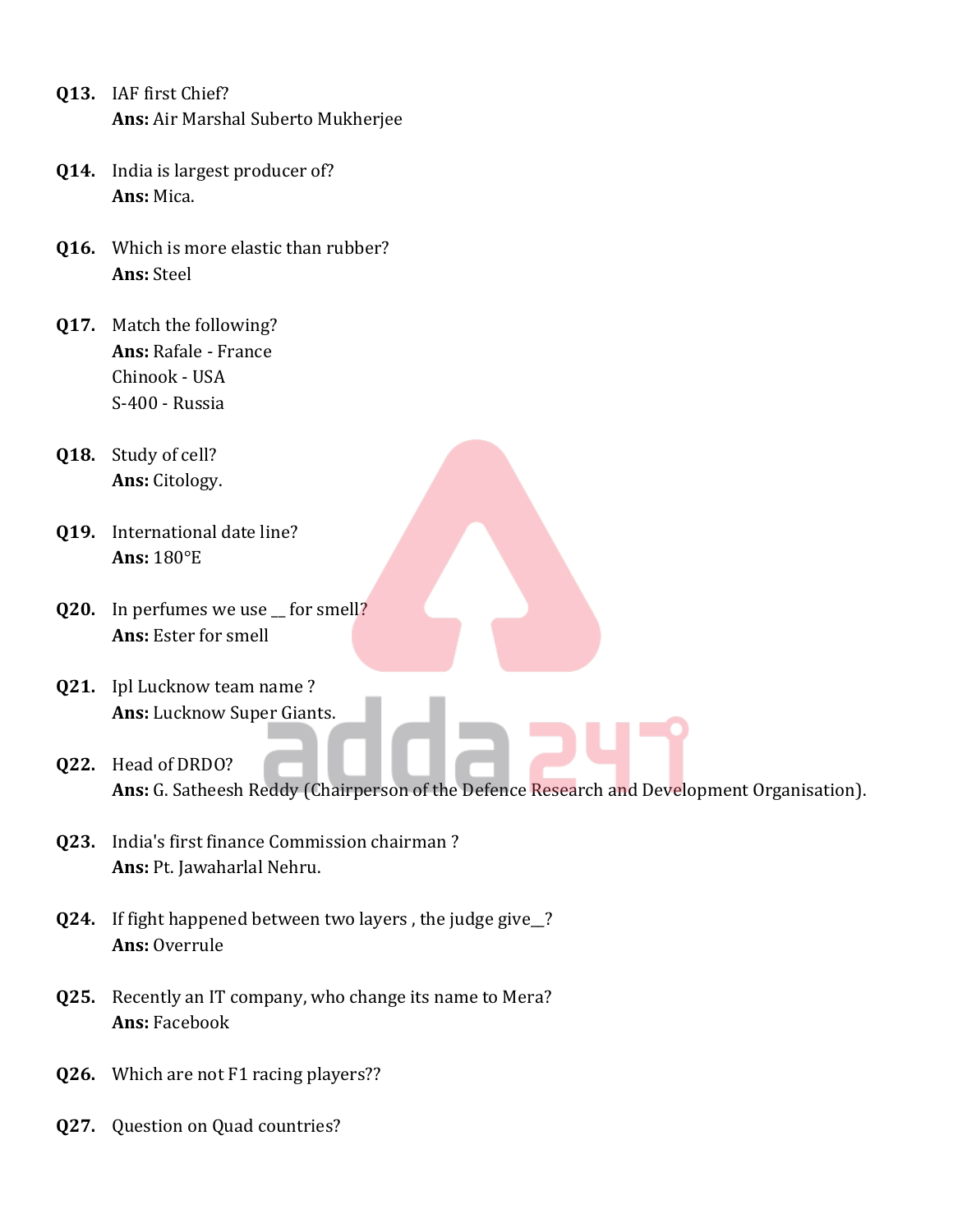## **English (Easy)**

- **Q1.** Antonym and Synonym-(7-8) questions Antonym of Daunt - to incourage Synonym of Obliterate - to destroy something completely
- **Q2.** Idioms and Phrases (4) Kick the bucket - to die Set store by - to belief that something is very important.
- **Q3.** Reading Comprehension Airforce relative ( on drone technology)
- **Q5.** Re-arrangements
- **Q6.** One word substitution Inedible - which is not fit to eat

#### **Maths (Moderate)**

- **Q1.** Time and distance 4-5 questions
- **Q2.** Percentage -2-3 questions
- **Q3.** Simplification 2 questions (1 question on BODMAS)
- **Q4.** Time and work ?
- **Q5.** Boat and Stream -1 question
- **Q6.** C.I ( R 5% , time duration 3 year , C.i 1261 ) Ans 8000
- **Q7.** Partnership
- **Q8.** Average
- **Q9.** Profit and loss